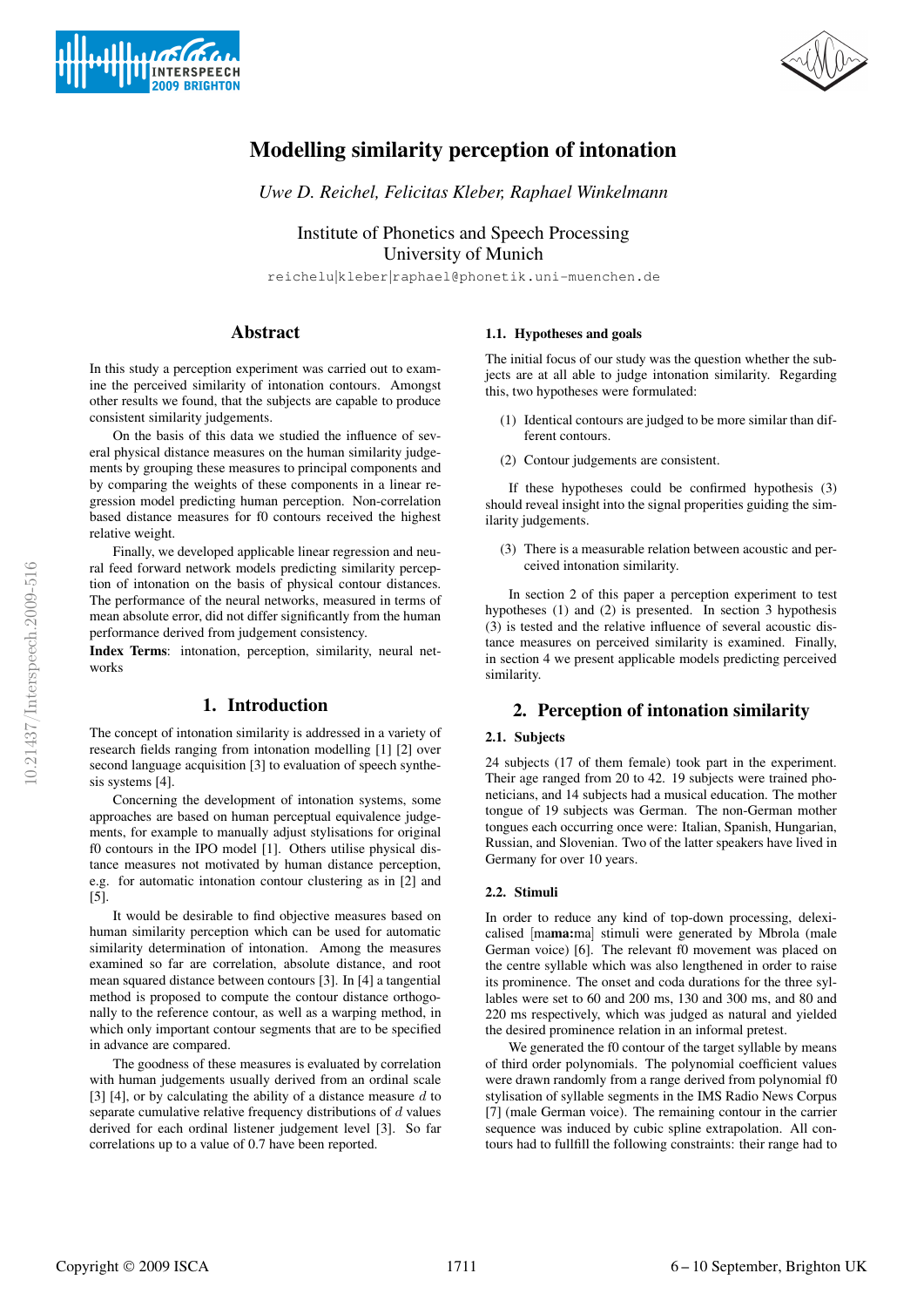be within the interval from 70 to 160 Hz, two subsequent values are not allowed to differ by more than 10%, and the f0 span within a syllable had to be less or equal to 50 Hz.

### **2.3. Method**

The stimuli were presented to the subjects in pairs over head phones with a inter stimulus interval of 0.5 sec. The subjects' task was to judge the similarity of these pairs by clicking in a white area on the screen, the vertical position corresponding to perceived similarity. No scale was given to the subjects since we did not find any sequence of equidistant categories related to similarity, and in an informal pretest an ordinal scale turned out to be hard to interpret.

The experiment was comprised of 300 pairs regenerated for each subject as described in section 2.2 plus 10 initial stimulus pairs which served to get acquainted with the task (mean test duration: about 40 minutes). The stimuli were presented in randomised order without a repetition option. Within the presentation blocks of 30 trials, a subject's answer activated the next stimulus pair with a delay of 1 sec. After each block the subjects were able to decide when to continue.

To test hypothesis (1) a stimulus subset IDENT comprised of 20 pairs of identical contours was used. For hypothesis (2) another subset CONSIST was designed with 40 triplets each consisting of a contour pair presented three times in the course of the experiment.

To remove any judgement bias related to the used vertical span within the answering area, the answers were normalised to the interval [0 1] reflecting the amount of perceived similarity.

#### **2.4. Results**

#### *2.4.1. Capability of similarity judgements*

In this study the subjects capability of perceiving similarity is reflected by hypotheses (1) and (2) concerning judgements of identical contours and judgement consistency.

*Identical contours:* Figure 1 shows the boxplots of the similarity judgements of identical contour pairs of the subset IDENT as opposed to differing contour pairs. The difference of the judgement means of 0.92 vs. 0.43 is highly significant (onetailed Welch test,  $p < 0.0001$ ). Hypothesis (1) can therefore be confirmed.



Figure 1: *Perceived similarity of identical vs. differing contours.*

*Perception consistency:* Judgement inconsistency can be

expressed in terms of standard deviations. Figure 2 shows the overall difference in standard deviations between the repeated pair triplets of the subset CONSIST and an equally sized sample of randomly combined triplets. One can see, that the mean standard deviation for CONSIST triplets is lower than for random triplets (0.17 vs. 0.25). The difference is again highly significant (one-tailed Mann-Whitney test,  $p < 0.0001$ ), i.e. the subjects were able to give relatively consistent judgements for repeated pairs. Hypothesis (2) can therefore be confirmed.



Figure 2: *Inconsistencies for repeated pair and randomly combined pair triplets.*

*Performance differences of listener subgroups:* Judgement consistency can be interpreted as a measure for judgement performance. The suchlike performance comparison of German and non-German mother tongue listeners yielded significant differences: Non-German natives performed significantly worse achieving a mean standard deviation of 0.22 as opposed to 0.17 (two-tailed Mann-Whitney test,  $p = 0.002$ ). Nevertheless non-German natives still showed highly significantly higher consistency for the CONSIST subset reflected by standard deviations of 0.22 vs. 0.27 (two-tailed t-test,  $p < 0.0001$ ).

Further performance differences were related to phonetic and musical training. Phoneticians and musicians performed significantly better than their respective counterparts (two-tailed Welch test,  $p = 0.002$ ).

## **3. Relation between physical and perceptual intonation distance**

For ease of comparison we transformed the subjects' similarity judgements s to distance judgements d as usual:  $d = 1 - s$ . Perceived distance was related to several distance measures to be found in table 1 together with their correlations to  $d$ . All distances were calculated for the polynomial coefficient vector pairs as well as for the generated f0 contour pairs on the target syllable. F0 was transformed from Hz to semitones, since the semitone scale is considered to be perceptually more relevant due to the results of a couple of studies (e.g. [1]).

All correlations are significantly different from zero (t-test,  $p = 0$ ) supporting our hypothesis (3) stating a relation between acoustic and perceived intonation similarity. But this relation is nevertheless low (all  $r < 0.5$ ). Therefore none of the proposed measures in isolation is capable of predicting the distance perception appropriately.

To examine the relative weights of the extracted distance measures, we grouped these measures by applying a principal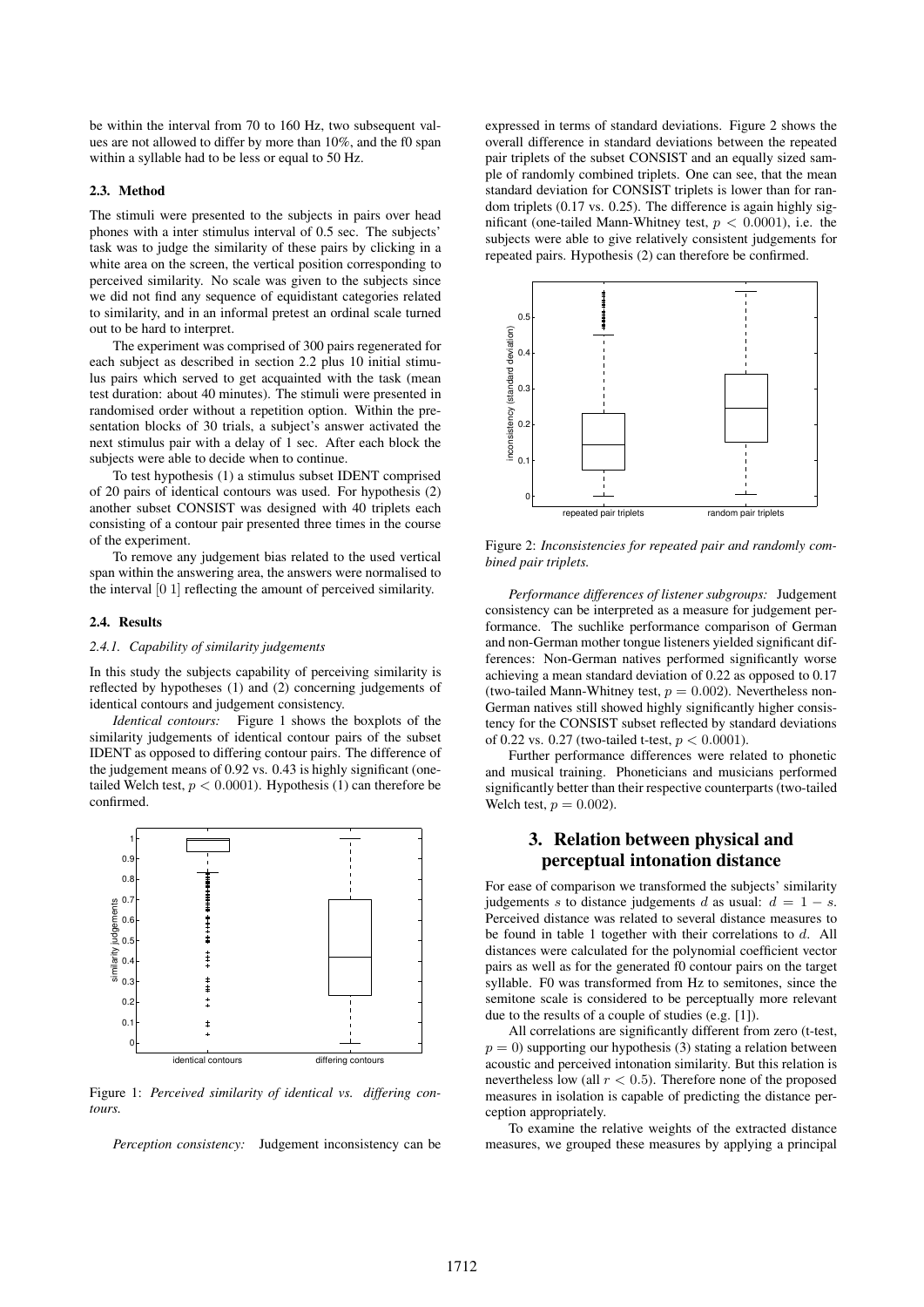Table 1: *Pearson* r *between perceived distance of intonation contours and a collection of their physical distances applied to raw f0 contours (2nd column) and polynomial coefficients (3rd column).*

|                     | contours | coefficients |
|---------------------|----------|--------------|
| Euclidean           | 0.40     | 0.38         |
| Cityblock           | 0.38     | 0.37         |
| Minkowski           | 0.40     | 0.38         |
| Chebychev           | 0.47     | 0.38         |
| $1 - \text{Cosine}$ | 0.22     | 0.32         |
| 1-Correlation       | 0.33     | 0.29         |

component analysis explaining 98% of the variance. The result was a separation of the distance metrics into four groups (ordered as the associated principal components):

- $pc<sub>1</sub>$ : non-correlation-based distances for f0 contours
- $pc<sub>2</sub>$ : non-correlation-based distances for polynomial coefficient vectors
- pc3: correlation-based distances (1−Cosine, 1−Correlation) of polynomial coefficient vectors
- $\bullet$  pc<sub>4</sub>: correlation-based distances of f0 contours

We then developed a linear regression model to predict the human distance judgements using the components associated with the 4 groups as predictors. The resulting absolute weights then reflect the influence of each of these feature groups on distance perception.  $pc<sub>1</sub>$  received the highest weight (0.0943) followed by  $pc_3$  (0.0622),  $pc_2$  (0.0475), and  $pc_4$  (0.0053). Therefore in this study non-correlation-based distances of f0 contours had the highest relative influence on perceived distance. Nevertheless, all these weights are low in absolute terms as is the correlation between the linear model's output and the targets  $(r = 0.47).$ 

# **4. Modelling the perception of similarity**

### **4.1. Features**

For each stimulus pair of the perception test the following 21 features were extracted from the data and related to the subjects' answers:

- 1−Correlation of the polynomial coefficient vectors
- pairwise absolute distances between the coefficient values
- Euclidean, Chebychev, and 1−Correlation distance between the onset contours of the target syllable
- Euclidean, Chebychev, and 1−Correlation distance between the nuclei contours of the target syllable
- dichotomous algebraic sign comparison of the slope coefficients
- absolute differences in 7 equally sized area segments between the contours
- absolute difference of number of contour maxima
- previous answer of the listener

Some of the distance measures introduced in section 3 for whole contours and coefficient vectors are now applied on contour and coefficient vector segments to get a more detailed representation of the to be judged contour pair. None of these local features has a higher correlation than the global distance measures.

As above the contours are expressed in semitone values. Some subjects reported their impression, that some of their judgements were influenced by the preceeding answer. Altough in contrast the correlation between subsequent answers was low (r=0.14) we added this feature to the pool.

To remove the correlations among some of the features, they were orthogonalised by a principal component analysis. The subset of principal components explaining 99% of the total variance was then used as input for training the models.

### **4.2. Models**

### *4.2.1. Linear regression*

We utilised pairwise interaction models adding pairwise feature value multiplications to the linear additive terms.

#### *4.2.2. Neural network*

We trained and tested two-layer feed-forward networks consisting of one hidden layer with as many neurons as input features, and one output layer containing one neuron. All neurons were equipped with logarithmic sigmoid transfer functions. Training was carried out in 300 epochs by gradient descent backpropagation with momentum and adaptive learning rate against stranding in and oscillating around local optima respectively.

### **4.3. Method**

In order to reduce the amount of noise in the training material, the data from two subjects performing very badly with respect to judgement consistency were excluded. Training and testing were carried out in form of 10-fold cross validation.

### **4.4. Results**

### *4.4.1. Neural network vs. regression model performance*

The performance of the models was measured in terms of correlation and of mean absolute errors between perceived and predicted intonation distance in the held-out data and is shown in Figure 3. The neural networks performed slightly better than the linear regression models yielding a mean correlation of 0.59 and a mean absolute error of 0.188 as opposed to 0.58 and 0.192 respectively, but this difference was not significant (two-tailed Mann-Whitney test,  $p = 0.16$ ). It was not possible to increase the performance of the regression models utilising stepwise regression to remove irrelevant features.

#### *4.4.2. Human vs. model performance*

As described in section 2.4.1 the standard deviation of the judgements for repeated contour pairs is a possible measure for the human perceptual capabilities. Assuming that the correct answer of a judgement triplet is given by the triplet's mean value, standard deviation is equivalent to the root mean squared error of the human listener. To compare human and model performance we therefore employed the root mean squared error for each model prediction, which for single predictions corresponds to the absolute error, to compare it with the standard deviations derived from the subjects' answers.

Human mean error amounted 0.17, the models errors as already said around 0.19. A one-way ANOVA with the factor performer ("human" vs. "feed forward network" vs. "linear regression") revealed significant mean differences ( $p = 0.002$ ).